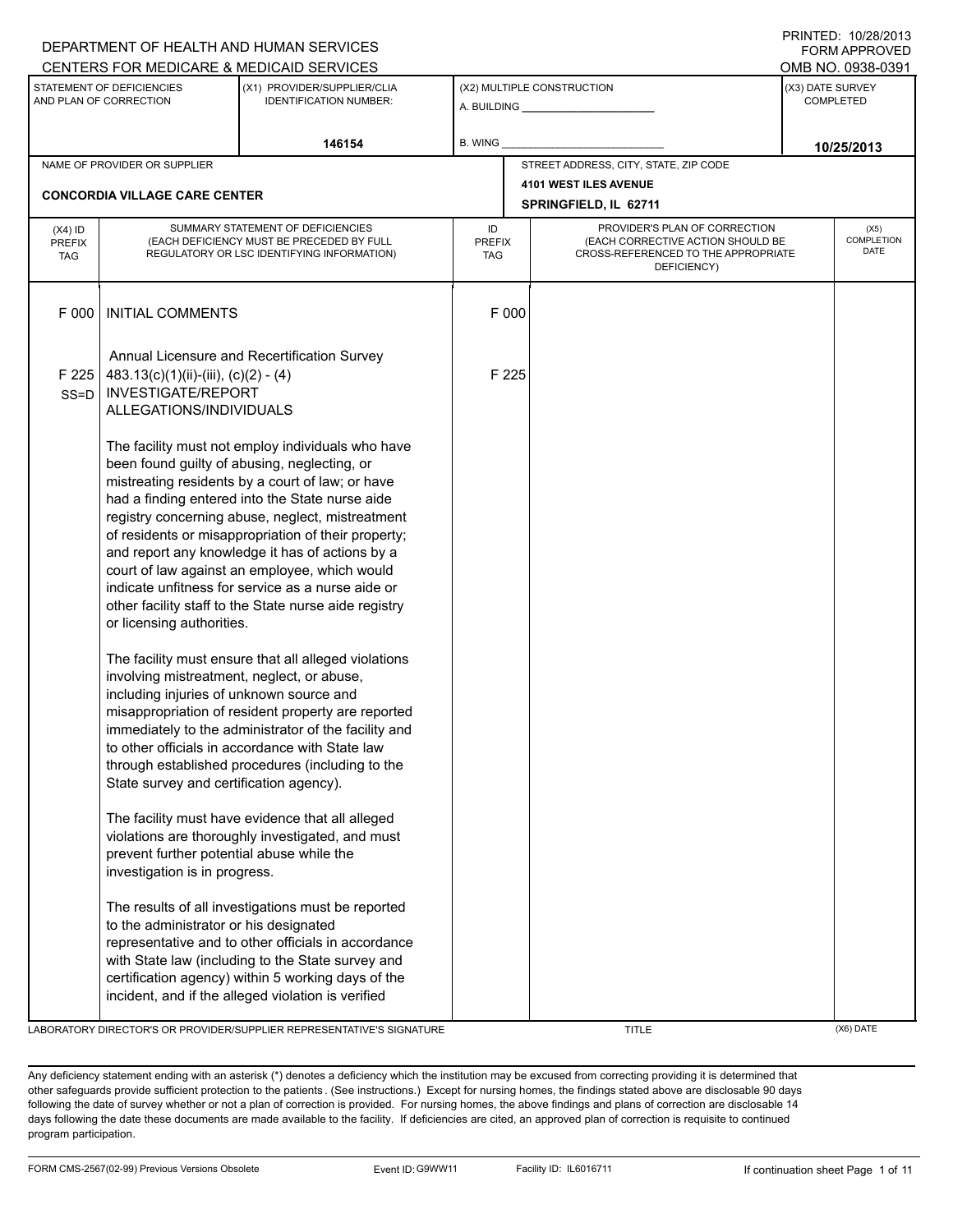|                                          |                                                                                                                                                                                                                                                                                                                     | DEPARTMENT OF HEALTH AND HUMAN SERVICES<br>CENTERS FOR MEDICARE & MEDICAID SERVICES                                                                                                                                                                                                                                                                                                                                                                                                                                                                                                                                                                                                                                                                                                                                                                                                                                                                                                                                                                                                                       |                                   |       |                                                                                                                          |                  | FININILU. IVIZOIZUIJ<br><b>FORM APPROVED</b><br>OMB NO. 0938-0391 |
|------------------------------------------|---------------------------------------------------------------------------------------------------------------------------------------------------------------------------------------------------------------------------------------------------------------------------------------------------------------------|-----------------------------------------------------------------------------------------------------------------------------------------------------------------------------------------------------------------------------------------------------------------------------------------------------------------------------------------------------------------------------------------------------------------------------------------------------------------------------------------------------------------------------------------------------------------------------------------------------------------------------------------------------------------------------------------------------------------------------------------------------------------------------------------------------------------------------------------------------------------------------------------------------------------------------------------------------------------------------------------------------------------------------------------------------------------------------------------------------------|-----------------------------------|-------|--------------------------------------------------------------------------------------------------------------------------|------------------|-------------------------------------------------------------------|
|                                          | STATEMENT OF DEFICIENCIES<br>AND PLAN OF CORRECTION                                                                                                                                                                                                                                                                 | (X1) PROVIDER/SUPPLIER/CLIA<br><b>IDENTIFICATION NUMBER:</b>                                                                                                                                                                                                                                                                                                                                                                                                                                                                                                                                                                                                                                                                                                                                                                                                                                                                                                                                                                                                                                              |                                   |       | (X2) MULTIPLE CONSTRUCTION                                                                                               | (X3) DATE SURVEY | <b>COMPLETED</b>                                                  |
|                                          |                                                                                                                                                                                                                                                                                                                     | 146154                                                                                                                                                                                                                                                                                                                                                                                                                                                                                                                                                                                                                                                                                                                                                                                                                                                                                                                                                                                                                                                                                                    | <b>B. WING</b>                    |       |                                                                                                                          |                  | 10/25/2013                                                        |
|                                          | NAME OF PROVIDER OR SUPPLIER                                                                                                                                                                                                                                                                                        |                                                                                                                                                                                                                                                                                                                                                                                                                                                                                                                                                                                                                                                                                                                                                                                                                                                                                                                                                                                                                                                                                                           |                                   |       | STREET ADDRESS, CITY, STATE, ZIP CODE                                                                                    |                  |                                                                   |
|                                          |                                                                                                                                                                                                                                                                                                                     |                                                                                                                                                                                                                                                                                                                                                                                                                                                                                                                                                                                                                                                                                                                                                                                                                                                                                                                                                                                                                                                                                                           |                                   |       | <b>4101 WEST ILES AVENUE</b>                                                                                             |                  |                                                                   |
|                                          | <b>CONCORDIA VILLAGE CARE CENTER</b>                                                                                                                                                                                                                                                                                |                                                                                                                                                                                                                                                                                                                                                                                                                                                                                                                                                                                                                                                                                                                                                                                                                                                                                                                                                                                                                                                                                                           |                                   |       | SPRINGFIELD, IL 62711                                                                                                    |                  |                                                                   |
| $(X4)$ ID<br><b>PREFIX</b><br><b>TAG</b> |                                                                                                                                                                                                                                                                                                                     | SUMMARY STATEMENT OF DEFICIENCIES<br>(EACH DEFICIENCY MUST BE PRECEDED BY FULL<br>REGULATORY OR LSC IDENTIFYING INFORMATION)                                                                                                                                                                                                                                                                                                                                                                                                                                                                                                                                                                                                                                                                                                                                                                                                                                                                                                                                                                              | ID<br><b>PREFIX</b><br><b>TAG</b> |       | PROVIDER'S PLAN OF CORRECTION<br>(EACH CORRECTIVE ACTION SHOULD BE<br>CROSS-REFERENCED TO THE APPROPRIATE<br>DEFICIENCY) |                  | (X5)<br>COMPLETION<br><b>DATE</b>                                 |
| F 225                                    | Continued From page 1                                                                                                                                                                                                                                                                                               | appropriate corrective action must be taken.                                                                                                                                                                                                                                                                                                                                                                                                                                                                                                                                                                                                                                                                                                                                                                                                                                                                                                                                                                                                                                                              |                                   | F 225 |                                                                                                                          |                  |                                                                   |
|                                          | by:<br>potential abuse incident and failed to do a<br>of 3 residents (R14) reviewed for abuse<br>investigations in the sample of 15.<br>Findings include:<br>of 7/8/13 documents R14 has no cognitive<br>impairment and behaviors.<br>Facility IDPH (Illinois Department of Public<br>Health) NOTIFICATION INCIDENT | This REQUIREMENT is not met as evidenced<br>Based on record review and interview, the failed<br>to report an allegation of abuse immediately to<br>the Administrator, allowed a Certified Nurse Aide<br>(CNA) to have direct contact with residents after<br>thorough investigation of allegation of abuse for 1<br>Record review of R14's Minimum Data Set (MDS)<br>INVESTIGATION REPORT of 7/5/13 documents<br>an Email note dated 7/2/13 at 1:26PM, from Z1<br>(R14's friend) to E3 (House Hold Manager) that<br>Z1 had talked to E4, Social Worker, today around<br>noon when Z1 was leaving the facility. "I was a<br>little alarmed today at R14's reaction to a directive<br>for lunch by one of the care givers. In short, she<br>seemed to have the immediate need to get there<br>and said this particular care giver gets "very cross<br>with us" when they don't get there on time or<br>choose to not go right at the time she comes.<br>She also said that "some of the girls can be very<br>mean when we don't do what they want." We<br>were right in the middle of something (cell phone |                                   |       |                                                                                                                          |                  |                                                                   |
|                                          |                                                                                                                                                                                                                                                                                                                     | instructions) and she apologized and then said<br>that they MUST go at that time to avoid the                                                                                                                                                                                                                                                                                                                                                                                                                                                                                                                                                                                                                                                                                                                                                                                                                                                                                                                                                                                                             |                                   |       |                                                                                                                          |                  |                                                                   |

FORM CMS-2567(02-99) Previous Versions Obsolete Event ID:G9WW11 Facility ID: IL6016711 If continuation sheet Page 2 of 11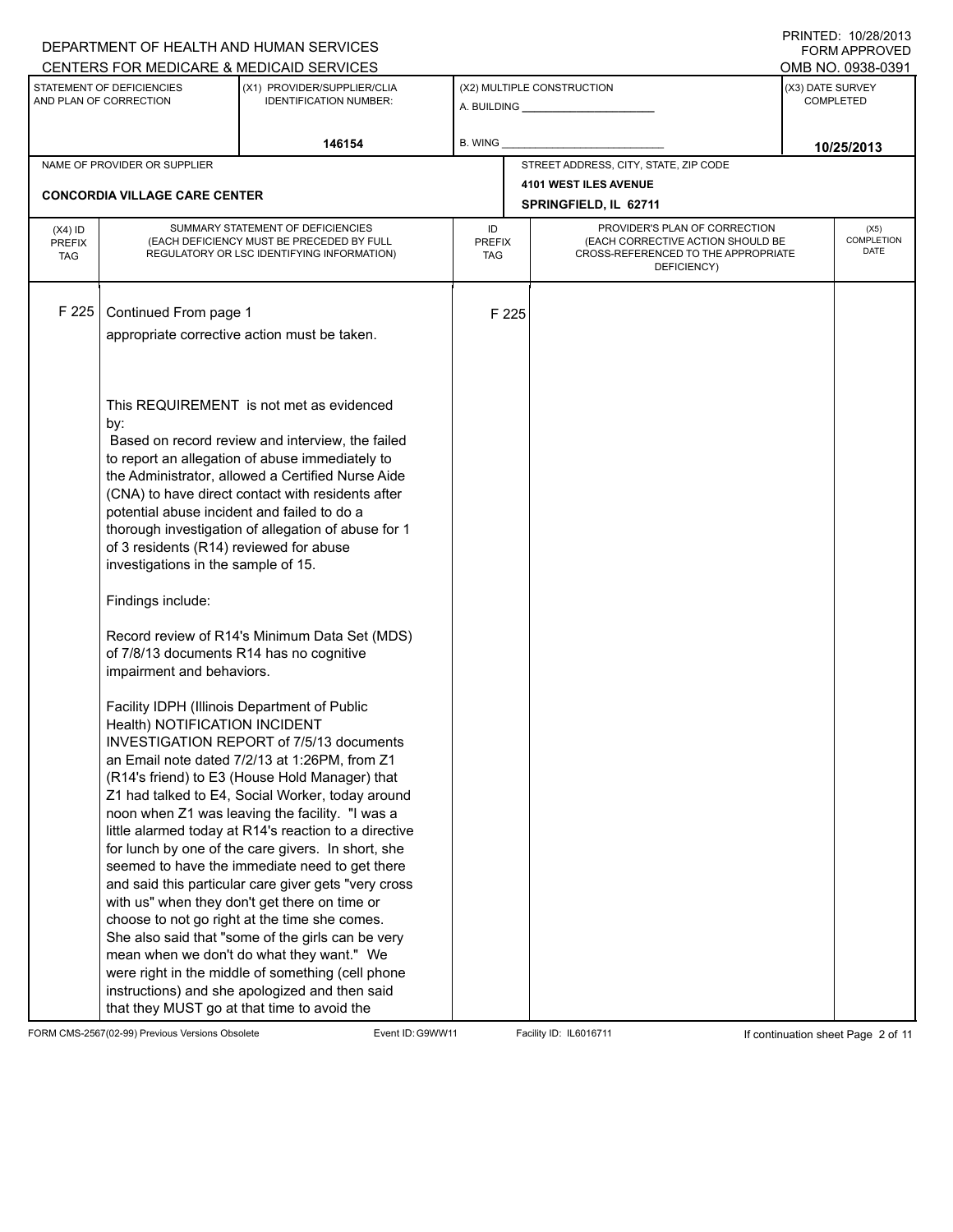|                                          |                                                                                                                                                                                                                                                                                                                                        | DEPARTMENT OF HEALTH AND HUMAN SERVICES<br>CENTERS FOR MEDICARE & MEDICAID SERVICES                                                                                                                                                                                                                                                                                                                                                                                                                                                                                                                                                                                                                                                                                                                                                                                                                                                                                                                                                                                                                                                                                                                                                                                                                                                                                                                                          |                            |       |                                                                                                                          |                  | FININILU. IVZUZUTJ<br><b>FORM APPROVED</b><br>OMB NO. 0938-0391 |
|------------------------------------------|----------------------------------------------------------------------------------------------------------------------------------------------------------------------------------------------------------------------------------------------------------------------------------------------------------------------------------------|------------------------------------------------------------------------------------------------------------------------------------------------------------------------------------------------------------------------------------------------------------------------------------------------------------------------------------------------------------------------------------------------------------------------------------------------------------------------------------------------------------------------------------------------------------------------------------------------------------------------------------------------------------------------------------------------------------------------------------------------------------------------------------------------------------------------------------------------------------------------------------------------------------------------------------------------------------------------------------------------------------------------------------------------------------------------------------------------------------------------------------------------------------------------------------------------------------------------------------------------------------------------------------------------------------------------------------------------------------------------------------------------------------------------------|----------------------------|-------|--------------------------------------------------------------------------------------------------------------------------|------------------|-----------------------------------------------------------------|
|                                          | STATEMENT OF DEFICIENCIES<br>AND PLAN OF CORRECTION                                                                                                                                                                                                                                                                                    | (X1) PROVIDER/SUPPLIER/CLIA<br><b>IDENTIFICATION NUMBER:</b>                                                                                                                                                                                                                                                                                                                                                                                                                                                                                                                                                                                                                                                                                                                                                                                                                                                                                                                                                                                                                                                                                                                                                                                                                                                                                                                                                                 |                            |       | (X2) MULTIPLE CONSTRUCTION                                                                                               | (X3) DATE SURVEY | <b>COMPLETED</b>                                                |
|                                          |                                                                                                                                                                                                                                                                                                                                        | 146154                                                                                                                                                                                                                                                                                                                                                                                                                                                                                                                                                                                                                                                                                                                                                                                                                                                                                                                                                                                                                                                                                                                                                                                                                                                                                                                                                                                                                       | <b>B. WING</b>             |       |                                                                                                                          |                  | 10/25/2013                                                      |
|                                          | NAME OF PROVIDER OR SUPPLIER                                                                                                                                                                                                                                                                                                           |                                                                                                                                                                                                                                                                                                                                                                                                                                                                                                                                                                                                                                                                                                                                                                                                                                                                                                                                                                                                                                                                                                                                                                                                                                                                                                                                                                                                                              |                            |       | STREET ADDRESS, CITY, STATE, ZIP CODE                                                                                    |                  |                                                                 |
|                                          | <b>CONCORDIA VILLAGE CARE CENTER</b>                                                                                                                                                                                                                                                                                                   |                                                                                                                                                                                                                                                                                                                                                                                                                                                                                                                                                                                                                                                                                                                                                                                                                                                                                                                                                                                                                                                                                                                                                                                                                                                                                                                                                                                                                              |                            |       | <b>4101 WEST ILES AVENUE</b><br>SPRINGFIELD, IL 62711                                                                    |                  |                                                                 |
| $(X4)$ ID<br><b>PREFIX</b><br><b>TAG</b> |                                                                                                                                                                                                                                                                                                                                        | SUMMARY STATEMENT OF DEFICIENCIES<br>(EACH DEFICIENCY MUST BE PRECEDED BY FULL<br>REGULATORY OR LSC IDENTIFYING INFORMATION)                                                                                                                                                                                                                                                                                                                                                                                                                                                                                                                                                                                                                                                                                                                                                                                                                                                                                                                                                                                                                                                                                                                                                                                                                                                                                                 | ID<br><b>PREFIX</b><br>TAG |       | PROVIDER'S PLAN OF CORRECTION<br>(EACH CORRECTIVE ACTION SHOULD BE<br>CROSS-REFERENCED TO THE APPROPRIATE<br>DEFICIENCY) |                  | (X5)<br><b>COMPLETION</b><br>DATE                               |
| F 225                                    | Continued From page 2<br>with you"<br>warning.<br>was standing in front of E5 when E5 was<br>attempting to wash and dress R17. E9<br>feels there is an issue with a resident. R9<br>documented she had not noticed E5 being<br>physically or verbally aggressive with any<br>residents.<br>During interview with E1, Administrator, on | workers getting angry. Now, I must say that I<br>didn't feel this worker was particularly cross with<br>them when she approached us about lunch, but<br>she certainly doesn't give off the caring and<br>nurturing feeling that I have come to expect from<br>the staff at (facility). It was a different feel, but I<br>would have really passed it up without further<br>thought until R14 behaved so differently about the<br>need to hustle there before anyone got angry!<br>just wanted to let you know what I spoke to E4<br>about I was rather alarmed by R14's reaction to<br>the care giver at noon inquiring about lunch. It<br>was not R14's words, but her preoccupation and<br>anxiety related to the directive the girl gave her<br>that prompted my need to share with E4, and now<br>Facility's Corrective Action Report of of 7/4/13<br>documents E5, CNA, was given a final written<br>An undated written statement by E9, Licensed<br>Practical Nurse, was in the investigation folder for<br>the above incident, stating E5 had come to her<br>that morning stating E5 was having problems<br>caring for R17 (R14's husband) because R14<br>documented E5 has come to get her anytime she<br>10/24/13 at 2PM, E1 stated no other residents or<br>staff were interviewed during the investigation.<br>E1 stated E9 wrote the statement that is in the<br>report at E5's request. E1 stated E3 spoke with |                            | F 225 |                                                                                                                          |                  |                                                                 |

FORM CMS-2567(02-99) Previous Versions Obsolete Event ID:G9WW11 Facility ID: IL6016711 If continuation sheet Page 3 of 11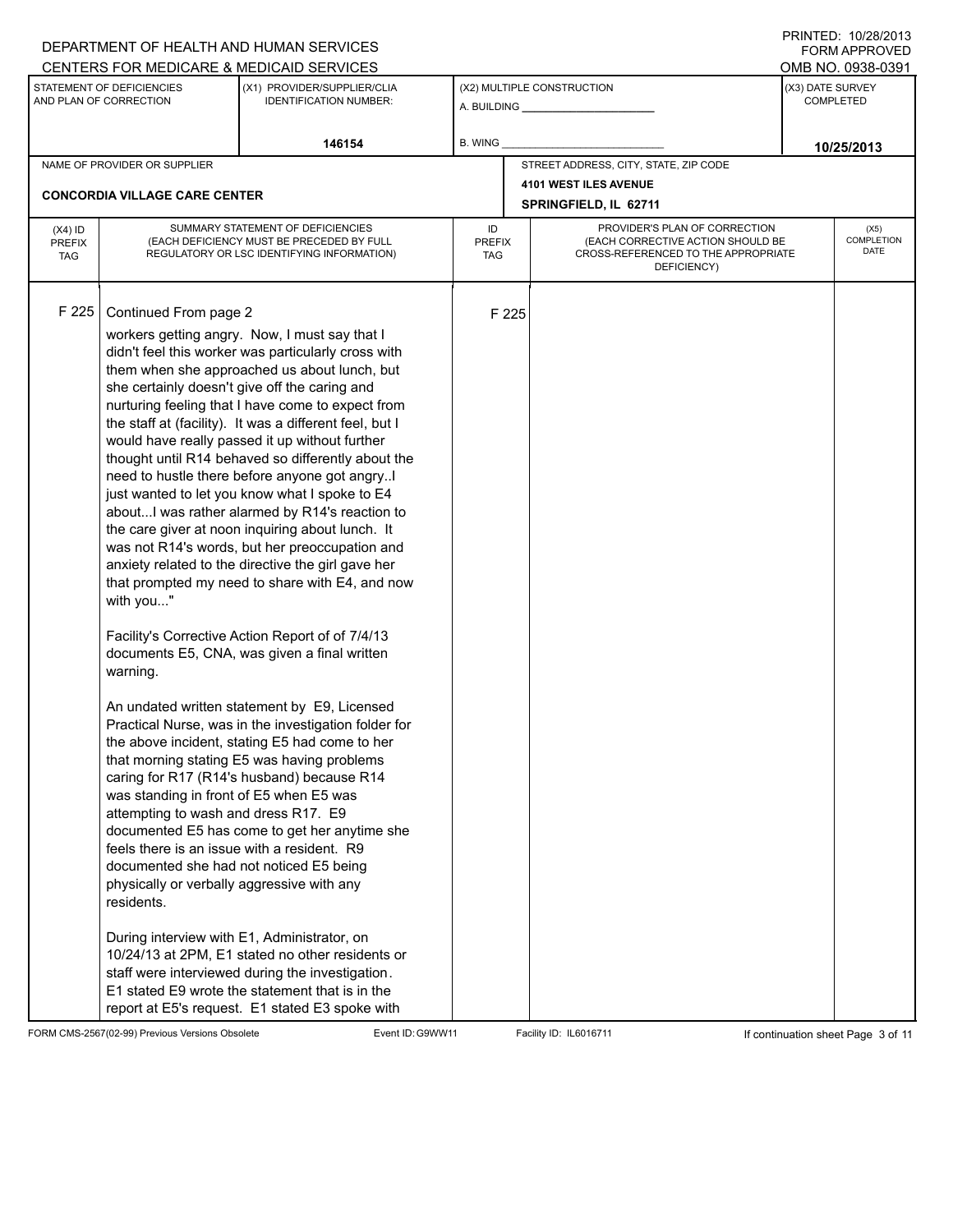|                                          |                                                                                                                                                                                                                                                                    | DEPARTMENT OF HEALTH AND HUMAN SERVICES                                                                                                                                                                                                                                                                                                                                                                                                                                                                                                                                                                                                                                                                                                                                                                                                                                                                                                                                                                                                                                                                                                                                                                                                                                                                                                                                                                                                                       |                            |       |                                                                                                                          |                  | $1 \times 1 \times 1 = 1$ . $1 \times 1 = 1 \times 1$<br><b>FORM APPROVED</b> |  |
|------------------------------------------|--------------------------------------------------------------------------------------------------------------------------------------------------------------------------------------------------------------------------------------------------------------------|---------------------------------------------------------------------------------------------------------------------------------------------------------------------------------------------------------------------------------------------------------------------------------------------------------------------------------------------------------------------------------------------------------------------------------------------------------------------------------------------------------------------------------------------------------------------------------------------------------------------------------------------------------------------------------------------------------------------------------------------------------------------------------------------------------------------------------------------------------------------------------------------------------------------------------------------------------------------------------------------------------------------------------------------------------------------------------------------------------------------------------------------------------------------------------------------------------------------------------------------------------------------------------------------------------------------------------------------------------------------------------------------------------------------------------------------------------------|----------------------------|-------|--------------------------------------------------------------------------------------------------------------------------|------------------|-------------------------------------------------------------------------------|--|
|                                          |                                                                                                                                                                                                                                                                    | CENTERS FOR MEDICARE & MEDICAID SERVICES                                                                                                                                                                                                                                                                                                                                                                                                                                                                                                                                                                                                                                                                                                                                                                                                                                                                                                                                                                                                                                                                                                                                                                                                                                                                                                                                                                                                                      |                            |       |                                                                                                                          |                  | OMB NO. 0938-0391                                                             |  |
|                                          | STATEMENT OF DEFICIENCIES<br>AND PLAN OF CORRECTION                                                                                                                                                                                                                | (X1) PROVIDER/SUPPLIER/CLIA<br><b>IDENTIFICATION NUMBER:</b>                                                                                                                                                                                                                                                                                                                                                                                                                                                                                                                                                                                                                                                                                                                                                                                                                                                                                                                                                                                                                                                                                                                                                                                                                                                                                                                                                                                                  |                            |       | (X2) MULTIPLE CONSTRUCTION                                                                                               | (X3) DATE SURVEY | COMPLETED                                                                     |  |
|                                          |                                                                                                                                                                                                                                                                    | 146154                                                                                                                                                                                                                                                                                                                                                                                                                                                                                                                                                                                                                                                                                                                                                                                                                                                                                                                                                                                                                                                                                                                                                                                                                                                                                                                                                                                                                                                        | <b>B. WING</b>             |       |                                                                                                                          |                  | 10/25/2013                                                                    |  |
|                                          | NAME OF PROVIDER OR SUPPLIER                                                                                                                                                                                                                                       |                                                                                                                                                                                                                                                                                                                                                                                                                                                                                                                                                                                                                                                                                                                                                                                                                                                                                                                                                                                                                                                                                                                                                                                                                                                                                                                                                                                                                                                               |                            |       | STREET ADDRESS, CITY, STATE, ZIP CODE                                                                                    |                  |                                                                               |  |
|                                          | <b>CONCORDIA VILLAGE CARE CENTER</b>                                                                                                                                                                                                                               |                                                                                                                                                                                                                                                                                                                                                                                                                                                                                                                                                                                                                                                                                                                                                                                                                                                                                                                                                                                                                                                                                                                                                                                                                                                                                                                                                                                                                                                               |                            |       | <b>4101 WEST ILES AVENUE</b>                                                                                             |                  |                                                                               |  |
|                                          |                                                                                                                                                                                                                                                                    |                                                                                                                                                                                                                                                                                                                                                                                                                                                                                                                                                                                                                                                                                                                                                                                                                                                                                                                                                                                                                                                                                                                                                                                                                                                                                                                                                                                                                                                               |                            |       | SPRINGFIELD, IL 62711                                                                                                    |                  |                                                                               |  |
| $(X4)$ ID<br><b>PREFIX</b><br><b>TAG</b> |                                                                                                                                                                                                                                                                    | SUMMARY STATEMENT OF DEFICIENCIES<br>(EACH DEFICIENCY MUST BE PRECEDED BY FULL<br>REGULATORY OR LSC IDENTIFYING INFORMATION)                                                                                                                                                                                                                                                                                                                                                                                                                                                                                                                                                                                                                                                                                                                                                                                                                                                                                                                                                                                                                                                                                                                                                                                                                                                                                                                                  | ID<br><b>PREFIX</b><br>TAG |       | PROVIDER'S PLAN OF CORRECTION<br>(EACH CORRECTIVE ACTION SHOULD BE<br>CROSS-REFERENCED TO THE APPROPRIATE<br>DEFICIENCY) |                  | (X5)<br>COMPLETION<br>DATE                                                    |  |
| F 225                                    | Continued From page 3<br>during the investigation.<br>around 7:15AM and told E1 of the concern<br>needed to look into it.<br>for conduct/attitude, performance. "It was<br>leave this resident on the toilet 1.5 hours.<br>had in -fact turned on her call light." | R14 and that was the only interviews conducted.<br>On 10/24/13 at 2:45PM, E1 stated E5 was not<br>suspended while they investigated. They get a<br>hold of corporate and let them know what's going<br>on and wait to hear back from them on how to<br>proceed. On 10/24/13 at 3;30PM, E1 stated she<br>wasn't informed of the above incident until 7/3/13.<br>E1 stated E5 should have been suspended<br>During interview with E4 on 10/24/13 at 4:40PM,<br>E4 stated she recalled a conversation with Z1,<br>really quick comment of concern on household.<br>E4 stated she did not want to step on E3's toes<br>so Z1 stated she would follow up with E3. E4<br>stated she did not report the incident to E1 or E3.<br>During interview with E3 on 10/24/13 at 3:45PM,<br>E3 stated he did not get Z1's email until 7/3/13 at<br>around 10AM. E3 stated he did talk with R14 and<br>she stated she didn't want to cause waves in the<br>household. E1 was present and stated they had<br>a previous issue with E5 and they thought they<br>Record review of E5's personal file documents<br>that on 11/16/12, E5 was given a written warning,<br>reported by a resident that this employee told her<br>that she would be back shortly and proceeded to<br>Resident stated that she was able to hear this<br>employee speaking with another about other<br>residents and laughing. Resident stated that she<br>Review of E5's time card documents E5 worked |                            | F 225 |                                                                                                                          |                  |                                                                               |  |
|                                          |                                                                                                                                                                                                                                                                    | from 7:08AM to 11:18PM on 7/2/13 and 7:12AM                                                                                                                                                                                                                                                                                                                                                                                                                                                                                                                                                                                                                                                                                                                                                                                                                                                                                                                                                                                                                                                                                                                                                                                                                                                                                                                                                                                                                   |                            |       |                                                                                                                          |                  |                                                                               |  |

FORM CMS-2567(02-99) Previous Versions Obsolete Event ID:G9WW11 Facility ID: IL6016711 If continuation sheet Page 4 of 11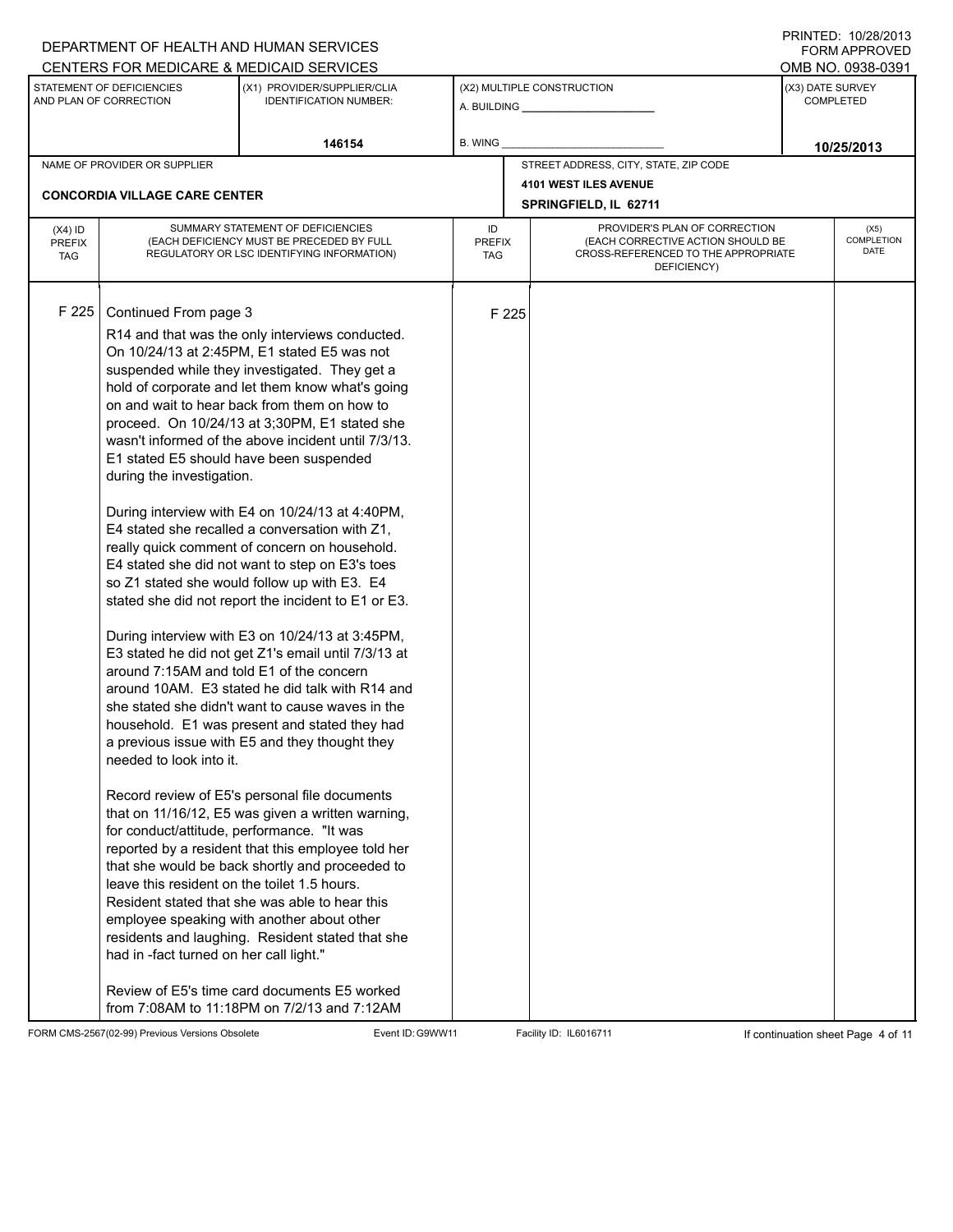|                                          |                                                                                                                | DEPARTMENT OF HEALTH AND HUMAN SERVICES                                                                                                                                                                                                                                                                                                                                                                                                                                     |                            |       |                                                                                                                          |                  | I INITILLY. IVILVILVIV<br><b>FORM APPROVED</b> |
|------------------------------------------|----------------------------------------------------------------------------------------------------------------|-----------------------------------------------------------------------------------------------------------------------------------------------------------------------------------------------------------------------------------------------------------------------------------------------------------------------------------------------------------------------------------------------------------------------------------------------------------------------------|----------------------------|-------|--------------------------------------------------------------------------------------------------------------------------|------------------|------------------------------------------------|
|                                          |                                                                                                                | CENTERS FOR MEDICARE & MEDICAID SERVICES                                                                                                                                                                                                                                                                                                                                                                                                                                    |                            |       |                                                                                                                          |                  | OMB NO. 0938-0391                              |
|                                          | STATEMENT OF DEFICIENCIES<br>AND PLAN OF CORRECTION                                                            | (X1) PROVIDER/SUPPLIER/CLIA<br><b>IDENTIFICATION NUMBER:</b>                                                                                                                                                                                                                                                                                                                                                                                                                |                            |       | (X2) MULTIPLE CONSTRUCTION                                                                                               | (X3) DATE SURVEY | <b>COMPLETED</b>                               |
|                                          |                                                                                                                | 146154                                                                                                                                                                                                                                                                                                                                                                                                                                                                      | <b>B. WING</b>             |       |                                                                                                                          |                  | 10/25/2013                                     |
|                                          | NAME OF PROVIDER OR SUPPLIER                                                                                   |                                                                                                                                                                                                                                                                                                                                                                                                                                                                             |                            |       | STREET ADDRESS, CITY, STATE, ZIP CODE                                                                                    |                  |                                                |
|                                          | <b>CONCORDIA VILLAGE CARE CENTER</b>                                                                           |                                                                                                                                                                                                                                                                                                                                                                                                                                                                             |                            |       | 4101 WEST ILES AVENUE                                                                                                    |                  |                                                |
|                                          |                                                                                                                |                                                                                                                                                                                                                                                                                                                                                                                                                                                                             |                            |       | SPRINGFIELD, IL 62711                                                                                                    |                  |                                                |
| $(X4)$ ID<br><b>PREFIX</b><br><b>TAG</b> |                                                                                                                | SUMMARY STATEMENT OF DEFICIENCIES<br>(EACH DEFICIENCY MUST BE PRECEDED BY FULL<br>REGULATORY OR LSC IDENTIFYING INFORMATION)                                                                                                                                                                                                                                                                                                                                                | ID<br><b>PREFIX</b><br>TAG |       | PROVIDER'S PLAN OF CORRECTION<br>(EACH CORRECTIVE ACTION SHOULD BE<br>CROSS-REFERENCED TO THE APPROPRIATE<br>DEFICIENCY) |                  | (X5)<br><b>COMPLETION</b><br>DATE              |
| F 225                                    | Continued From page 4<br>to 4:35PM on 7/3/13.                                                                  |                                                                                                                                                                                                                                                                                                                                                                                                                                                                             |                            | F 225 |                                                                                                                          |                  |                                                |
| F 226                                    | 483.13(c) DEVELOP/IMPLMENT                                                                                     |                                                                                                                                                                                                                                                                                                                                                                                                                                                                             |                            | F 226 |                                                                                                                          |                  |                                                |
| $SS = D$                                 | ABUSE/NEGLECT, ETC POLICIES                                                                                    |                                                                                                                                                                                                                                                                                                                                                                                                                                                                             |                            |       |                                                                                                                          |                  |                                                |
|                                          | policies and procedures that prohibit<br>and misappropriation of resident property.                            | The facility must develop and implement written<br>mistreatment, neglect, and abuse of residents                                                                                                                                                                                                                                                                                                                                                                            |                            |       |                                                                                                                          |                  |                                                |
|                                          | by:<br>sample of 15.                                                                                           | This REQUIREMENT is not met as evidenced<br>Based on interview and record review, the facility<br>failed to operationalize its Abuse Policy by not<br>reporting an allegation of abuse immediately to<br>the Administrator, allowing a Certified Nurse Aide<br>(CNA) to have direct contact with residents after<br>potential incidents of abuse, and delaying the<br>initial investigation of abuse for 1 of 3 residents<br>(R14) reviewed for abuse investigations in the |                            |       |                                                                                                                          |                  |                                                |
|                                          | Findings include:                                                                                              |                                                                                                                                                                                                                                                                                                                                                                                                                                                                             |                            |       |                                                                                                                          |                  |                                                |
|                                          | The facility Abuse/Neglect Prevention and<br>Response Policy and Procedure of 2005<br>documents the following: |                                                                                                                                                                                                                                                                                                                                                                                                                                                                             |                            |       |                                                                                                                          |                  |                                                |
|                                          | "If the situation is of grave concern and an<br>duty until an investigation is completed                       | individual is identified as having been abusive or<br>negligent, that individual will be suspended form<br>Throughout the entire investigative process, from<br>report of the situation until final findings are<br>documented, the staff member, resident or family<br>who reports the possible abuse/neglect is to be<br>treat in a protective, reassuring and gracious                                                                                                   |                            |       |                                                                                                                          |                  |                                                |

FORM CMS-2567(02-99) Previous Versions Obsolete Event ID:G9WW11 Facility ID: IL6016711 If continuation sheet Page 5 of 11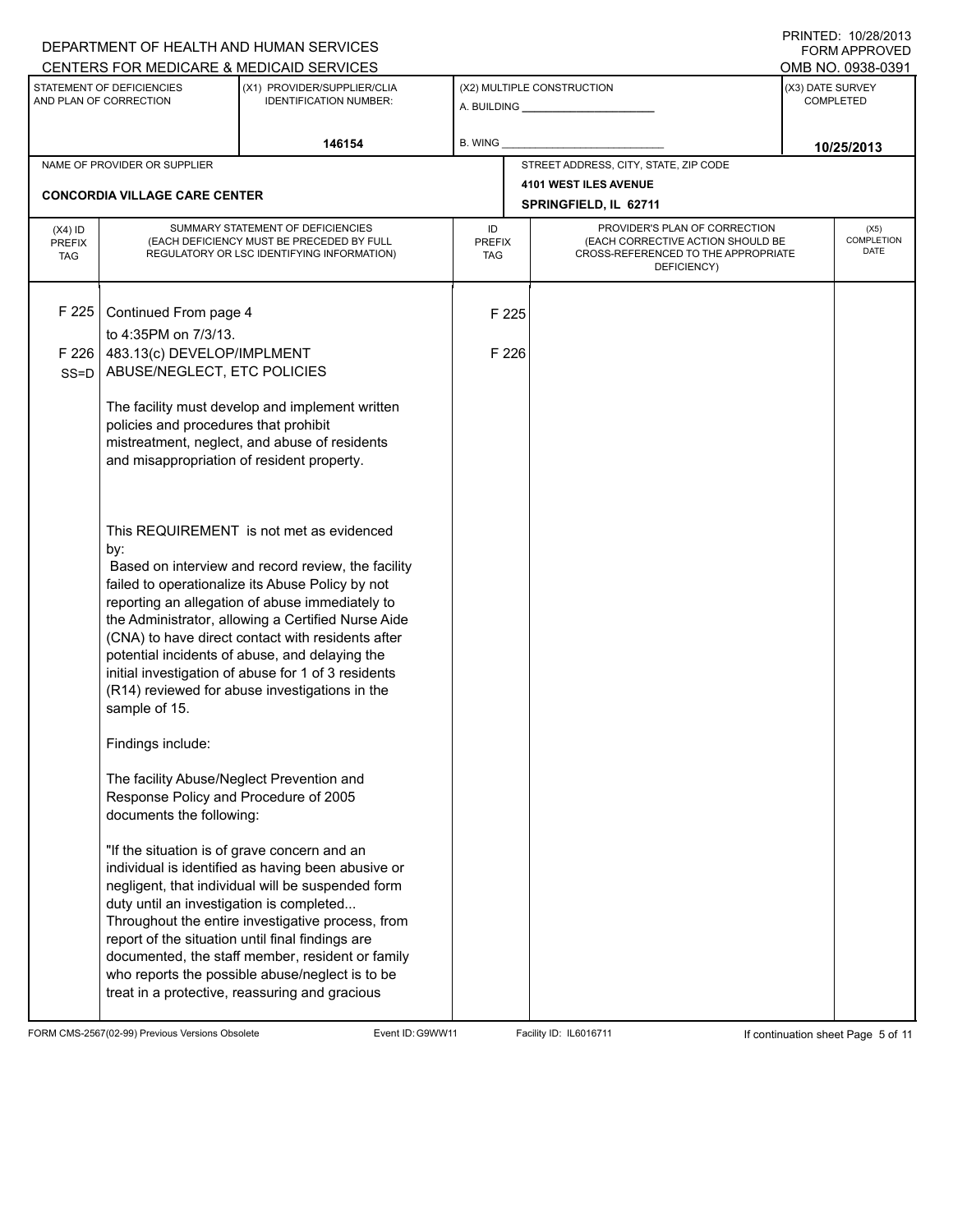|                                          |                                                                                                                                                                                       | DEPARTMENT OF HEALTH AND HUMAN SERVICES                                                                                                                                                                                                                                                                                                                                                                                                                                                                                                                                                                                                                                                                                                                                                                                                                                                                                                                                                                                                                                                                                                                                                                                                                                                                                                                                                                                                                                                                                                                                                                                                                                                                        |                            |       |                                                                                                                          |                  | 11111111127.107207210<br><b>FORM APPROVED</b> |
|------------------------------------------|---------------------------------------------------------------------------------------------------------------------------------------------------------------------------------------|----------------------------------------------------------------------------------------------------------------------------------------------------------------------------------------------------------------------------------------------------------------------------------------------------------------------------------------------------------------------------------------------------------------------------------------------------------------------------------------------------------------------------------------------------------------------------------------------------------------------------------------------------------------------------------------------------------------------------------------------------------------------------------------------------------------------------------------------------------------------------------------------------------------------------------------------------------------------------------------------------------------------------------------------------------------------------------------------------------------------------------------------------------------------------------------------------------------------------------------------------------------------------------------------------------------------------------------------------------------------------------------------------------------------------------------------------------------------------------------------------------------------------------------------------------------------------------------------------------------------------------------------------------------------------------------------------------------|----------------------------|-------|--------------------------------------------------------------------------------------------------------------------------|------------------|-----------------------------------------------|
|                                          |                                                                                                                                                                                       | CENTERS FOR MEDICARE & MEDICAID SERVICES                                                                                                                                                                                                                                                                                                                                                                                                                                                                                                                                                                                                                                                                                                                                                                                                                                                                                                                                                                                                                                                                                                                                                                                                                                                                                                                                                                                                                                                                                                                                                                                                                                                                       |                            |       |                                                                                                                          |                  | OMB NO. 0938-0391                             |
|                                          | STATEMENT OF DEFICIENCIES<br>AND PLAN OF CORRECTION                                                                                                                                   | (X1) PROVIDER/SUPPLIER/CLIA<br><b>IDENTIFICATION NUMBER:</b>                                                                                                                                                                                                                                                                                                                                                                                                                                                                                                                                                                                                                                                                                                                                                                                                                                                                                                                                                                                                                                                                                                                                                                                                                                                                                                                                                                                                                                                                                                                                                                                                                                                   |                            |       | (X2) MULTIPLE CONSTRUCTION                                                                                               | (X3) DATE SURVEY | COMPLETED                                     |
|                                          |                                                                                                                                                                                       | 146154                                                                                                                                                                                                                                                                                                                                                                                                                                                                                                                                                                                                                                                                                                                                                                                                                                                                                                                                                                                                                                                                                                                                                                                                                                                                                                                                                                                                                                                                                                                                                                                                                                                                                                         | B. WING                    |       |                                                                                                                          |                  | 10/25/2013                                    |
|                                          | NAME OF PROVIDER OR SUPPLIER                                                                                                                                                          |                                                                                                                                                                                                                                                                                                                                                                                                                                                                                                                                                                                                                                                                                                                                                                                                                                                                                                                                                                                                                                                                                                                                                                                                                                                                                                                                                                                                                                                                                                                                                                                                                                                                                                                |                            |       | STREET ADDRESS, CITY, STATE, ZIP CODE                                                                                    |                  |                                               |
|                                          |                                                                                                                                                                                       |                                                                                                                                                                                                                                                                                                                                                                                                                                                                                                                                                                                                                                                                                                                                                                                                                                                                                                                                                                                                                                                                                                                                                                                                                                                                                                                                                                                                                                                                                                                                                                                                                                                                                                                |                            |       | <b>4101 WEST ILES AVENUE</b>                                                                                             |                  |                                               |
|                                          | <b>CONCORDIA VILLAGE CARE CENTER</b>                                                                                                                                                  |                                                                                                                                                                                                                                                                                                                                                                                                                                                                                                                                                                                                                                                                                                                                                                                                                                                                                                                                                                                                                                                                                                                                                                                                                                                                                                                                                                                                                                                                                                                                                                                                                                                                                                                |                            |       | SPRINGFIELD, IL 62711                                                                                                    |                  |                                               |
| $(X4)$ ID<br><b>PREFIX</b><br><b>TAG</b> |                                                                                                                                                                                       | SUMMARY STATEMENT OF DEFICIENCIES<br>(EACH DEFICIENCY MUST BE PRECEDED BY FULL<br>REGULATORY OR LSC IDENTIFYING INFORMATION)                                                                                                                                                                                                                                                                                                                                                                                                                                                                                                                                                                                                                                                                                                                                                                                                                                                                                                                                                                                                                                                                                                                                                                                                                                                                                                                                                                                                                                                                                                                                                                                   | ID<br><b>PREFIX</b><br>TAG |       | PROVIDER'S PLAN OF CORRECTION<br>(EACH CORRECTIVE ACTION SHOULD BE<br>CROSS-REFERENCED TO THE APPROPRIATE<br>DEFICIENCY) |                  | (X5)<br>COMPLETION<br>DATE                    |
| F 226                                    | Continued From page 5<br>suspects and incident. If an employee is<br>knowledge of the alleged event"<br>Facility IDPH (Illinois Department of Public<br>Health) NOTIFICATION INCIDENT | mannerAny allegation of abuse or neglect is to<br>be reported to the Care Center Administrator or<br>his/her designee by any employee or agent of the<br>community when she/becomes aware of or<br>suspected of resident abuse or neglect, she/he<br>will be immediately restricted from any further<br>contact with the resident pending outcome of the<br>investigationWhen indicated, the employee may<br>be suspended from duty pending outcome of the<br>investigationThe Administrator or designee will<br>interview staff who may have observed or have<br>INVESTIGATION REPORT of 7/5/13 documents<br>an Email note dated 7/2/13 at 1:26PM, from Z1<br>(R14's friend) to E3 (House Hold Manager) that<br>Z1 had talked to E4, Social Worker, today around<br>noon when Z1 was leaving the facility. The email<br>documents Z1 had concerns about a CNA who<br>was caring for R14 and Z1 wanted to also share<br>the concerns with E3, Household Coordinator.<br>During interviews with E1, Administrator, E3 and<br>E4 on 10/24/13 at 3:40PM, E4 confirmed she did<br>not tell the Administrator of Z1's concerns that<br>were expressed on 7/2/13. E4 stated she did not<br>want to step on E3's toes so she asked Z1 to<br>contact E4 about the concerns. E3 stated that Z1<br>sent him an Email on 7/2/13 but he wasn't in his<br>office and didn't get it until 7:15AM on 7/3/13. E3<br>told E1 of the concerns around 10AM. E1 and E3<br>stated they did not talk to any staff or other<br>residents during the investigation. E3 only talked<br>to R14 and R14 didn't want to make waves.<br>During interview with E1, E1 stated that E5 was<br>given a last final written warning. E1 stated E5 |                            | F 226 |                                                                                                                          |                  |                                               |

FORM CMS-2567(02-99) Previous Versions Obsolete Event ID:G9WW11 Facility ID: IL6016711 If continuation sheet Page 6 of 11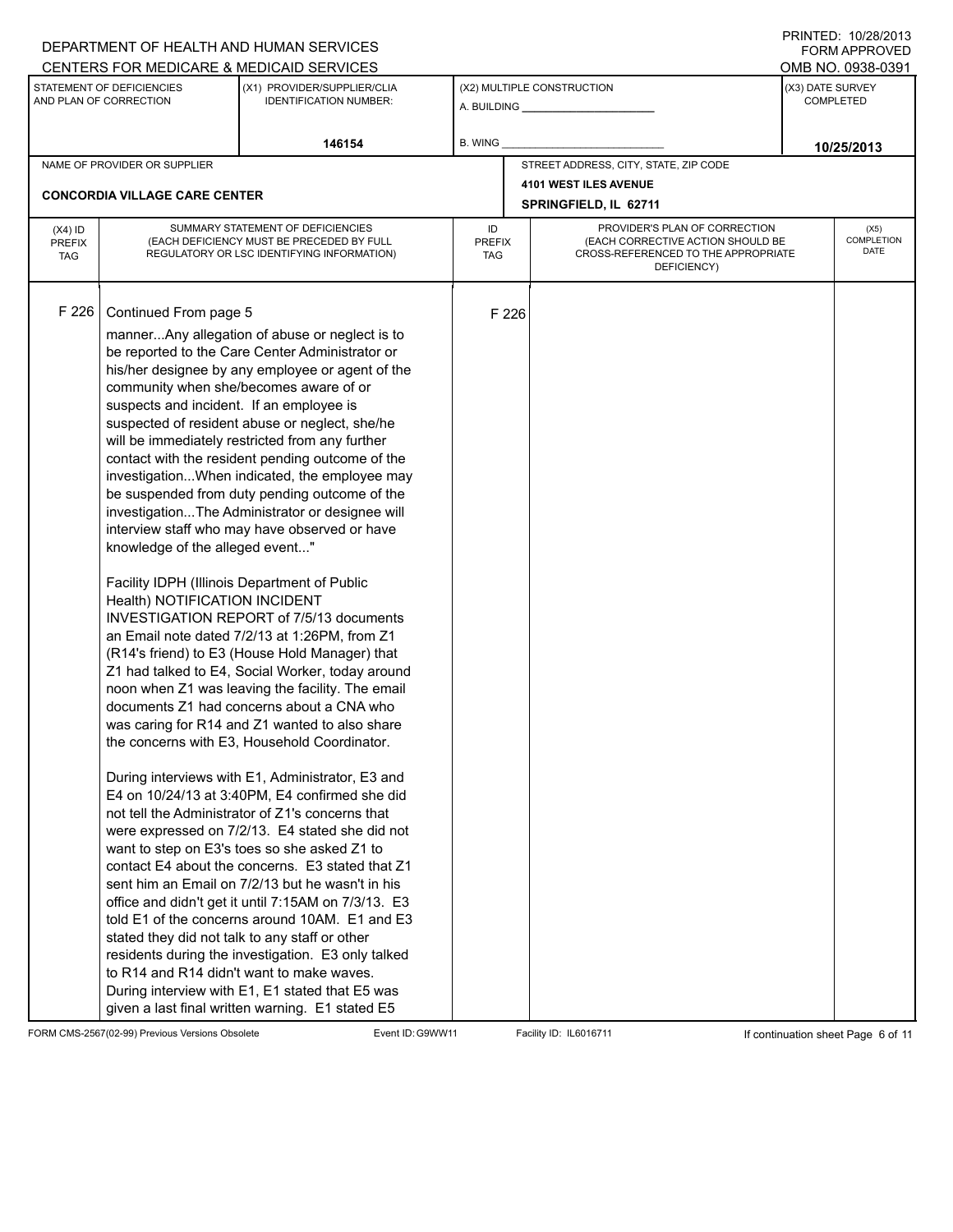|                                          |                                                                                                                                                                                                                                                                                                                                                                               | DEPARTMENT OF HEALTH AND HUMAN SERVICES                                                                                                                                                                                                                                                                                                                                                                                                                                                                                                                                                                                                                                                                                                                                                                                                          |                                   |                                       |                                                                                                                          | I INITILLY. IVILVILVIV<br><b>FORM APPROVED</b> |
|------------------------------------------|-------------------------------------------------------------------------------------------------------------------------------------------------------------------------------------------------------------------------------------------------------------------------------------------------------------------------------------------------------------------------------|--------------------------------------------------------------------------------------------------------------------------------------------------------------------------------------------------------------------------------------------------------------------------------------------------------------------------------------------------------------------------------------------------------------------------------------------------------------------------------------------------------------------------------------------------------------------------------------------------------------------------------------------------------------------------------------------------------------------------------------------------------------------------------------------------------------------------------------------------|-----------------------------------|---------------------------------------|--------------------------------------------------------------------------------------------------------------------------|------------------------------------------------|
|                                          |                                                                                                                                                                                                                                                                                                                                                                               | CENTERS FOR MEDICARE & MEDICAID SERVICES                                                                                                                                                                                                                                                                                                                                                                                                                                                                                                                                                                                                                                                                                                                                                                                                         |                                   |                                       |                                                                                                                          | OMB NO. 0938-0391                              |
|                                          | STATEMENT OF DEFICIENCIES<br>AND PLAN OF CORRECTION                                                                                                                                                                                                                                                                                                                           | (X1) PROVIDER/SUPPLIER/CLIA<br><b>IDENTIFICATION NUMBER:</b>                                                                                                                                                                                                                                                                                                                                                                                                                                                                                                                                                                                                                                                                                                                                                                                     |                                   | (X2) MULTIPLE CONSTRUCTION            |                                                                                                                          | (X3) DATE SURVEY<br><b>COMPLETED</b>           |
|                                          |                                                                                                                                                                                                                                                                                                                                                                               | 146154                                                                                                                                                                                                                                                                                                                                                                                                                                                                                                                                                                                                                                                                                                                                                                                                                                           | B. WING                           |                                       |                                                                                                                          | 10/25/2013                                     |
|                                          | NAME OF PROVIDER OR SUPPLIER                                                                                                                                                                                                                                                                                                                                                  |                                                                                                                                                                                                                                                                                                                                                                                                                                                                                                                                                                                                                                                                                                                                                                                                                                                  |                                   | STREET ADDRESS, CITY, STATE, ZIP CODE |                                                                                                                          |                                                |
|                                          | <b>CONCORDIA VILLAGE CARE CENTER</b>                                                                                                                                                                                                                                                                                                                                          |                                                                                                                                                                                                                                                                                                                                                                                                                                                                                                                                                                                                                                                                                                                                                                                                                                                  |                                   | <b>4101 WEST ILES AVENUE</b>          |                                                                                                                          |                                                |
|                                          |                                                                                                                                                                                                                                                                                                                                                                               |                                                                                                                                                                                                                                                                                                                                                                                                                                                                                                                                                                                                                                                                                                                                                                                                                                                  |                                   | SPRINGFIELD, IL 62711                 |                                                                                                                          |                                                |
| $(X4)$ ID<br><b>PREFIX</b><br><b>TAG</b> |                                                                                                                                                                                                                                                                                                                                                                               | SUMMARY STATEMENT OF DEFICIENCIES<br>(EACH DEFICIENCY MUST BE PRECEDED BY FULL<br>REGULATORY OR LSC IDENTIFYING INFORMATION)                                                                                                                                                                                                                                                                                                                                                                                                                                                                                                                                                                                                                                                                                                                     | ID<br><b>PREFIX</b><br><b>TAG</b> |                                       | PROVIDER'S PLAN OF CORRECTION<br>(EACH CORRECTIVE ACTION SHOULD BE<br>CROSS-REFERENCED TO THE APPROPRIATE<br>DEFICIENCY) | (X5)<br><b>COMPLETION</b><br><b>DATE</b>       |
| F 226                                    | Continued From page 6<br>investigation                                                                                                                                                                                                                                                                                                                                        | was not suspended during the investigation and<br>was allowed to work with residents. E1 confirmed<br>E5 should have been suspended during the<br>Record review of E5's time card shows she<br>worked a double shift on 7/2/13 and worked on                                                                                                                                                                                                                                                                                                                                                                                                                                                                                                                                                                                                     | F 226                             |                                       |                                                                                                                          |                                                |
| F 441<br>$SS = F$                        | 7/3/13<br>SPREAD, LINENS<br>The facility must establish and maintain an<br>of disease and infection.<br>(a) Infection Control Program<br>Program under which it -<br>in the facility;<br>actions related to infections.<br>(b) Preventing Spread of Infection<br>(1) When the Infection Control Program<br>isolate the resident.<br>direct contact will transmit the disease. | 483.65 INFECTION CONTROL, PREVENT<br>Infection Control Program designed to provide a<br>safe, sanitary and comfortable environment and<br>to help prevent the development and transmission<br>The facility must establish an Infection Control<br>(1) Investigates, controls, and prevents infections<br>(2) Decides what procedures, such as isolation,<br>should be applied to an individual resident; and<br>(3) Maintains a record of incidents and corrective<br>determines that a resident needs isolation to<br>prevent the spread of infection, the facility must<br>(2) The facility must prohibit employees with a<br>communicable disease or infected skin lesions<br>from direct contact with residents or their food, if<br>(3) The facility must require staff to wash their<br>hands after each direct resident contact for which | F441                              |                                       |                                                                                                                          |                                                |

FORM CMS-2567(02-99) Previous Versions Obsolete Event ID:G9WW11 Facility ID: IL6016711 If continuation sheet Page 7 of 11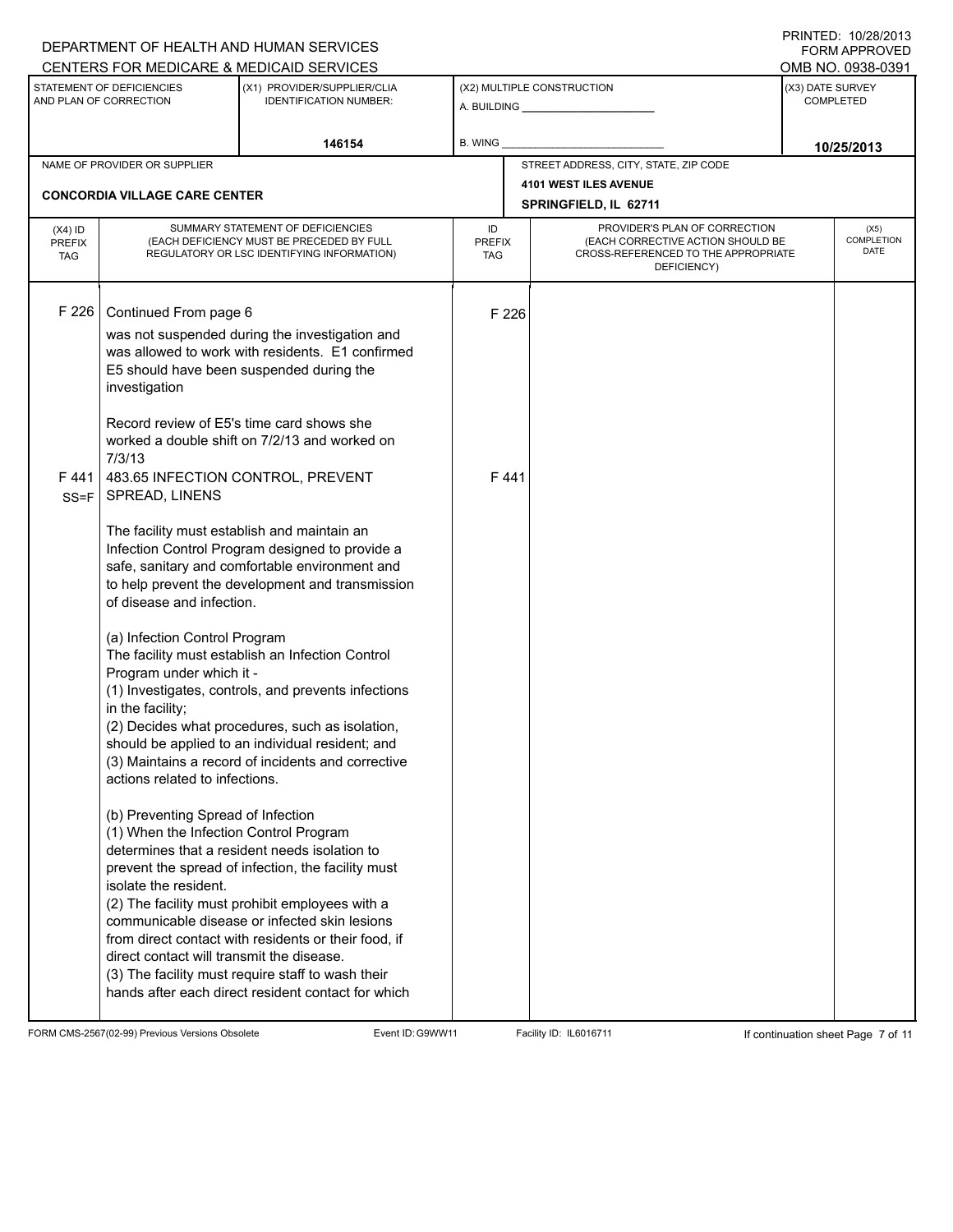|                                          |                                                                                                                      | DEPARTMENT OF HEALTH AND HUMAN SERVICES<br>CENTERS FOR MEDICARE & MEDICAID SERVICES                                                                                                                                                                                                                                                                                                                                                                                             |                                   |      |                                                                                                                          | FNINILD. IVZO    | ں اب<br>FORM APPROVED<br>OMB NO. 0938-0391 |
|------------------------------------------|----------------------------------------------------------------------------------------------------------------------|---------------------------------------------------------------------------------------------------------------------------------------------------------------------------------------------------------------------------------------------------------------------------------------------------------------------------------------------------------------------------------------------------------------------------------------------------------------------------------|-----------------------------------|------|--------------------------------------------------------------------------------------------------------------------------|------------------|--------------------------------------------|
|                                          | STATEMENT OF DEFICIENCIES<br>AND PLAN OF CORRECTION                                                                  | (X1) PROVIDER/SUPPLIER/CLIA<br><b>IDENTIFICATION NUMBER:</b>                                                                                                                                                                                                                                                                                                                                                                                                                    |                                   |      | (X2) MULTIPLE CONSTRUCTION                                                                                               | (X3) DATE SURVEY | <b>COMPLETED</b>                           |
|                                          |                                                                                                                      | 146154                                                                                                                                                                                                                                                                                                                                                                                                                                                                          | B. WING                           |      |                                                                                                                          |                  | 10/25/2013                                 |
|                                          | NAME OF PROVIDER OR SUPPLIER                                                                                         |                                                                                                                                                                                                                                                                                                                                                                                                                                                                                 |                                   |      | STREET ADDRESS, CITY, STATE, ZIP CODE                                                                                    |                  |                                            |
|                                          | <b>CONCORDIA VILLAGE CARE CENTER</b>                                                                                 |                                                                                                                                                                                                                                                                                                                                                                                                                                                                                 |                                   |      | <b>4101 WEST ILES AVENUE</b><br>SPRINGFIELD, IL 62711                                                                    |                  |                                            |
| $(X4)$ ID<br><b>PREFIX</b><br><b>TAG</b> |                                                                                                                      | SUMMARY STATEMENT OF DEFICIENCIES<br>(EACH DEFICIENCY MUST BE PRECEDED BY FULL<br>REGULATORY OR LSC IDENTIFYING INFORMATION)                                                                                                                                                                                                                                                                                                                                                    | ID<br><b>PREFIX</b><br><b>TAG</b> |      | PROVIDER'S PLAN OF CORRECTION<br>(EACH CORRECTIVE ACTION SHOULD BE<br>CROSS-REFERENCED TO THE APPROPRIATE<br>DEFICIENCY) |                  | (X5)<br>COMPLETION<br>DATE                 |
| F 441                                    | Continued From page 7<br>hand washing is indicated by accepted<br>professional practice.<br>(c) Linens<br>infection. | Personnel must handle, store, process and<br>transport linens so as to prevent the spread of                                                                                                                                                                                                                                                                                                                                                                                    |                                   | F441 |                                                                                                                          |                  |                                            |
|                                          | by:<br>interview, the facility failed to establish and                                                               | This REQUIREMENT is not met as evidenced<br>Based on record review, observations and<br>maintain an ongoing Infection Control Program<br>that adequately collects data to calculate and<br>analyze all infection rates This has the potential<br>to affect all of the 58 residents living in the facility.                                                                                                                                                                      |                                   |      |                                                                                                                          |                  |                                            |
|                                          | Findings include:                                                                                                    |                                                                                                                                                                                                                                                                                                                                                                                                                                                                                 |                                   |      |                                                                                                                          |                  |                                            |
|                                          | the Infection Control Logs and provided<br>but no information for October, 2013. On<br>Infection Control Designee.   | 1. On 10/22/13 at entrance into the facility, E2,<br>Director of Nursing (DON) was asked to provide<br>information for July, August and September 2013<br>10/24/13 at 8:30am, the October 2013 log was<br>requested and E2 stated she did not have it done<br>yet but could put it together in a short amount of<br>time. E2 stated the facility currently has no<br>isolations and she usually pulls the log together at<br>the end of the month. E2 identified herself as the |                                   |      |                                                                                                                          |                  |                                            |
|                                          |                                                                                                                      | 2. Review of the logs for September 2013 reflect<br>R3 and R7 to have had cultures with no results or<br>organisms identified. The corrective action<br>includes antibiotic use only. None of the other<br>entries into the September, August and/or July                                                                                                                                                                                                                       |                                   |      |                                                                                                                          |                  |                                            |

FORM CMS-2567(02-99) Previous Versions Obsolete Event ID:G9WW11 Facility ID: IL6016711 If continuation sheet Page 8 of 11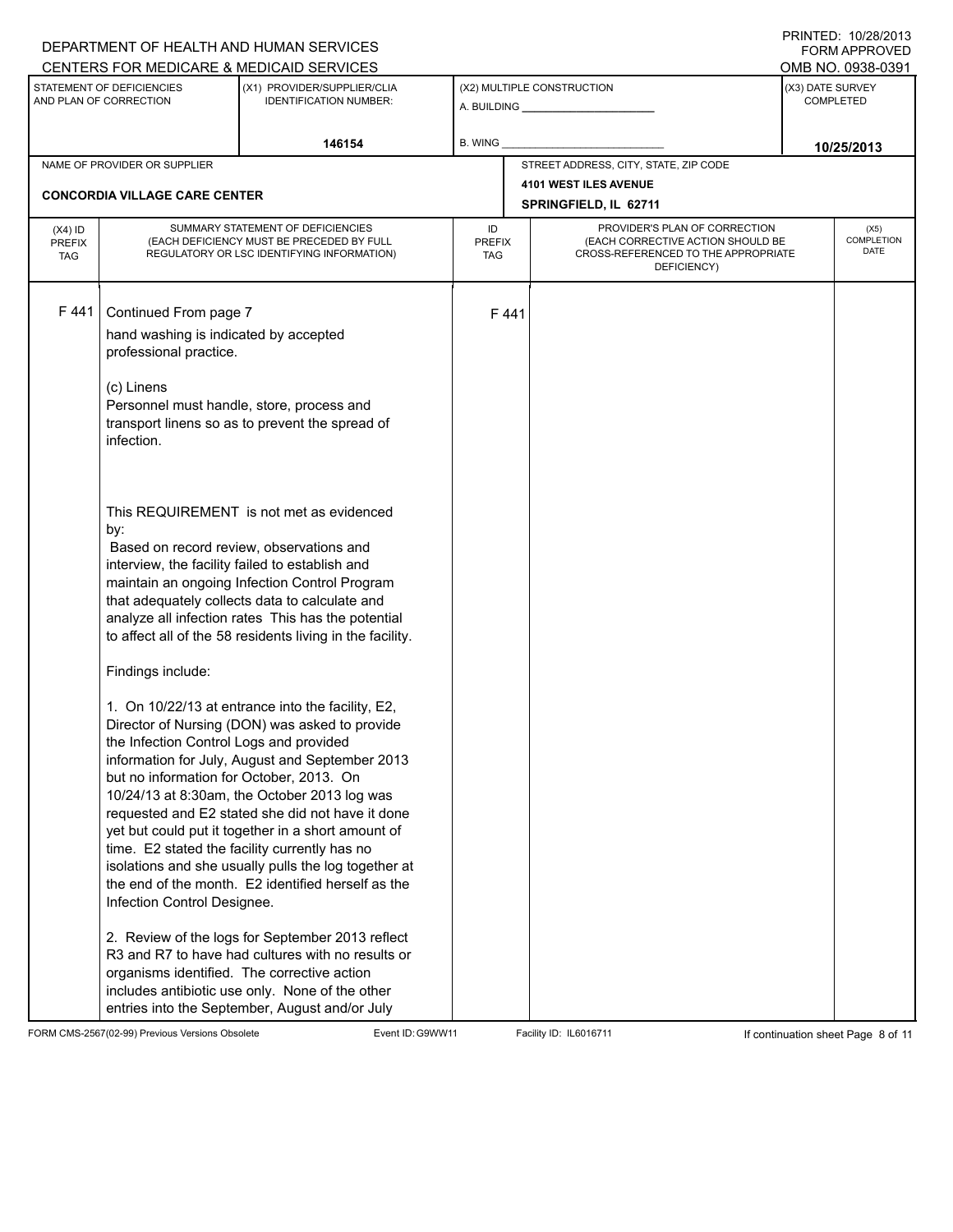|                                          |                                                                                                                                                                                                                                                                                                                                                         | DEPARTMENT OF HEALTH AND HUMAN SERVICES                                                                                                                                                                                                                                                                                                                                                                                                                                                                                                                                                                                                                                                                                                                                                                                                                                                                                                                                                                                                                                                                                                                                                                                                                                                                                                                                                                                                                                                                                                            |                            |      |                                                                                                                          |                  | <b>FORM APPROVED</b>              |
|------------------------------------------|---------------------------------------------------------------------------------------------------------------------------------------------------------------------------------------------------------------------------------------------------------------------------------------------------------------------------------------------------------|----------------------------------------------------------------------------------------------------------------------------------------------------------------------------------------------------------------------------------------------------------------------------------------------------------------------------------------------------------------------------------------------------------------------------------------------------------------------------------------------------------------------------------------------------------------------------------------------------------------------------------------------------------------------------------------------------------------------------------------------------------------------------------------------------------------------------------------------------------------------------------------------------------------------------------------------------------------------------------------------------------------------------------------------------------------------------------------------------------------------------------------------------------------------------------------------------------------------------------------------------------------------------------------------------------------------------------------------------------------------------------------------------------------------------------------------------------------------------------------------------------------------------------------------------|----------------------------|------|--------------------------------------------------------------------------------------------------------------------------|------------------|-----------------------------------|
|                                          |                                                                                                                                                                                                                                                                                                                                                         | CENTERS FOR MEDICARE & MEDICAID SERVICES                                                                                                                                                                                                                                                                                                                                                                                                                                                                                                                                                                                                                                                                                                                                                                                                                                                                                                                                                                                                                                                                                                                                                                                                                                                                                                                                                                                                                                                                                                           |                            |      |                                                                                                                          |                  | OMB NO. 0938-0391                 |
|                                          | STATEMENT OF DEFICIENCIES<br>AND PLAN OF CORRECTION                                                                                                                                                                                                                                                                                                     | (X1) PROVIDER/SUPPLIER/CLIA<br><b>IDENTIFICATION NUMBER:</b>                                                                                                                                                                                                                                                                                                                                                                                                                                                                                                                                                                                                                                                                                                                                                                                                                                                                                                                                                                                                                                                                                                                                                                                                                                                                                                                                                                                                                                                                                       |                            |      | (X2) MULTIPLE CONSTRUCTION                                                                                               | (X3) DATE SURVEY | <b>COMPLETED</b>                  |
|                                          |                                                                                                                                                                                                                                                                                                                                                         | 146154                                                                                                                                                                                                                                                                                                                                                                                                                                                                                                                                                                                                                                                                                                                                                                                                                                                                                                                                                                                                                                                                                                                                                                                                                                                                                                                                                                                                                                                                                                                                             | <b>B. WING</b>             |      |                                                                                                                          |                  | 10/25/2013                        |
|                                          | NAME OF PROVIDER OR SUPPLIER                                                                                                                                                                                                                                                                                                                            |                                                                                                                                                                                                                                                                                                                                                                                                                                                                                                                                                                                                                                                                                                                                                                                                                                                                                                                                                                                                                                                                                                                                                                                                                                                                                                                                                                                                                                                                                                                                                    |                            |      | STREET ADDRESS, CITY, STATE, ZIP CODE                                                                                    |                  |                                   |
|                                          |                                                                                                                                                                                                                                                                                                                                                         |                                                                                                                                                                                                                                                                                                                                                                                                                                                                                                                                                                                                                                                                                                                                                                                                                                                                                                                                                                                                                                                                                                                                                                                                                                                                                                                                                                                                                                                                                                                                                    |                            |      | 4101 WEST ILES AVENUE                                                                                                    |                  |                                   |
|                                          | <b>CONCORDIA VILLAGE CARE CENTER</b>                                                                                                                                                                                                                                                                                                                    |                                                                                                                                                                                                                                                                                                                                                                                                                                                                                                                                                                                                                                                                                                                                                                                                                                                                                                                                                                                                                                                                                                                                                                                                                                                                                                                                                                                                                                                                                                                                                    |                            |      | SPRINGFIELD, IL 62711                                                                                                    |                  |                                   |
| $(X4)$ ID<br><b>PREFIX</b><br><b>TAG</b> |                                                                                                                                                                                                                                                                                                                                                         | SUMMARY STATEMENT OF DEFICIENCIES<br>(EACH DEFICIENCY MUST BE PRECEDED BY FULL<br>REGULATORY OR LSC IDENTIFYING INFORMATION)                                                                                                                                                                                                                                                                                                                                                                                                                                                                                                                                                                                                                                                                                                                                                                                                                                                                                                                                                                                                                                                                                                                                                                                                                                                                                                                                                                                                                       | ID<br><b>PREFIX</b><br>TAG |      | PROVIDER'S PLAN OF CORRECTION<br>(EACH CORRECTIVE ACTION SHOULD BE<br>CROSS-REFERENCED TO THE APPROPRIATE<br>DEFICIENCY) |                  | (X5)<br><b>COMPLETION</b><br>DATE |
| F 441                                    | Continued From page 8<br>were used for.<br>3. The October log identified a Clostridium<br>Difficile(C. Diff) infection for R16<br>looked on the EMar (Electronic Medication<br>been on isolation on 10/6/13 - 10/14/13.<br>Vancomycin was ordered on 10/4/13 and<br>therefore isolation precautions were not<br>was ordered. E6 stated R16 is currently | 2013 log which identify cultures being done<br>include organisms or lack/of. The log also fails to<br>include any infection other than those antibiotics<br>identified/cultured on 10/3/13 with Vancomycin<br>ordered but includes no corrective action and/or<br>measures taken to ensure prevention. Interview<br>with E6 on 10/25/13 at 10:35am identified herself<br>as the full time nurse on R16's hall and confirmed<br>that R16 had cultured C. Diff and was placed on<br>isolation for the duration of her antibiotic use. E6<br>Administration Record) for the dates of R16's<br>antibiotic use and then stated R16 must have<br>Telephone orders reviewed document that the<br>according to the EMar, was not started until<br>10/6/13. When asked what precautions were<br>implemented, R6 stated they posted a sign on the<br>door and placed a commode in the room for<br>R16's husband, her room mate at that time.<br>According to the lab results, the culture was<br>collected on 10/1/13 and reported on 10/3/13,<br>implemented until 5 days after R16's diarhea was<br>first identified E6 stated R16 was incontinent of<br>bowel and bladder. E6 stated R16 saw the<br>physician yesterday (10/24/13) and no reculture<br>asymptomatic. R16's room was observed on<br>10/25/13 at 10:30am to no longer have any<br>isolation equipment present. Interview with E7<br>and E8, Certified Nurses Aides (CNA's) on R16's<br>hallway stated when asked if anyone had been on<br>isolation precautions in the past few weeks, they |                            | F441 |                                                                                                                          |                  |                                   |

FORM CMS-2567(02-99) Previous Versions Obsolete Event ID:G9WW11 Facility ID: IL6016711 If continuation sheet Page 9 of 11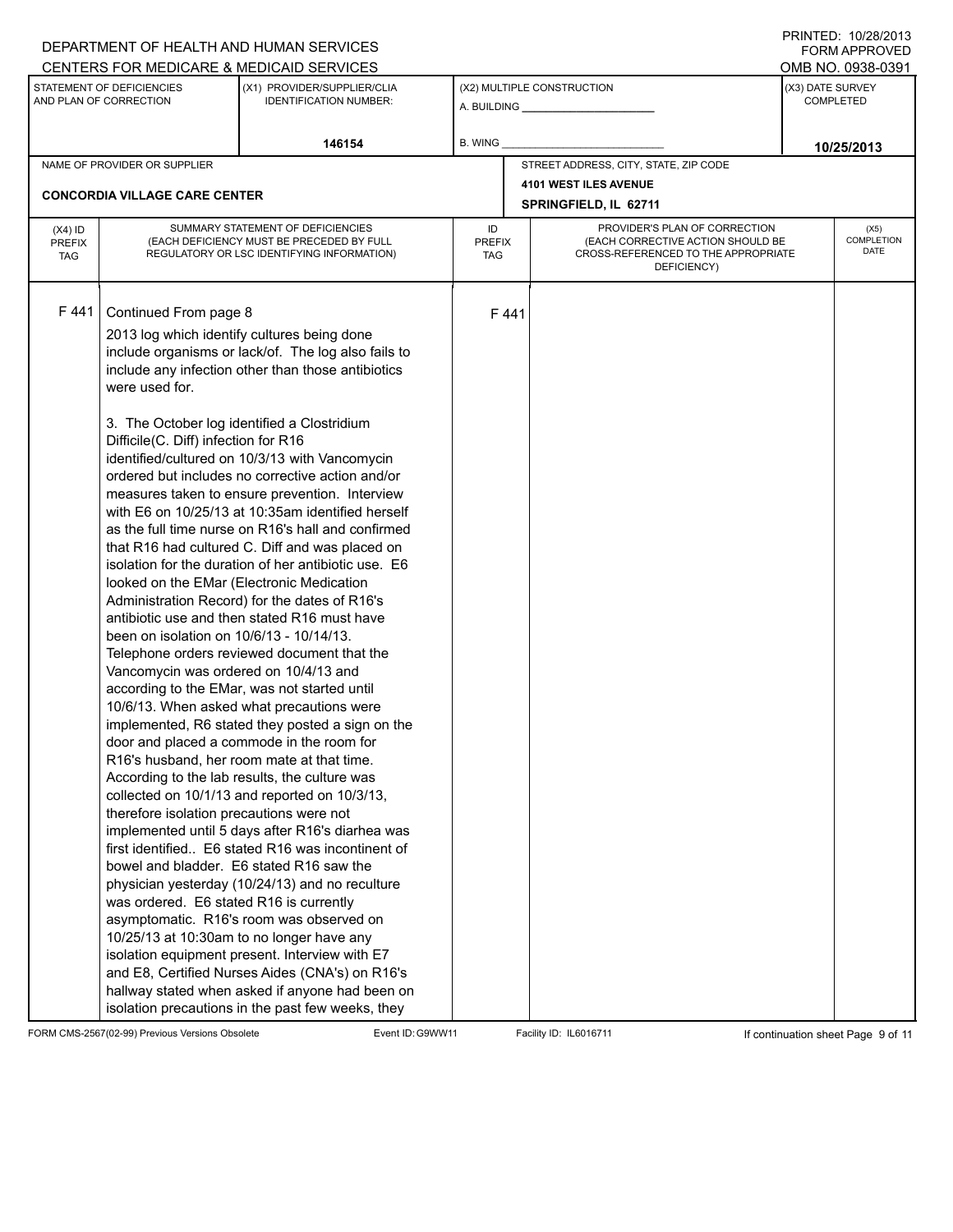|                                          |                                                                                                                                                                                                                                                       | DEPARTMENT OF HEALTH AND HUMAN SERVICES                                                                                                                                                                                                                                                                                                                                                                                                                                                                                                                                                                                                                                                                                                                                                                                                                                                                                                                                                                                                                                                                                                                                                                                                                                                                                                                                                                                                                                                                                                                                      |                            |      |                                                                                                                          |                  | $1 \times 1 \times 1 = 1$ . $1 \times 1 = 1 \times 1$<br><b>FORM APPROVED</b> |
|------------------------------------------|-------------------------------------------------------------------------------------------------------------------------------------------------------------------------------------------------------------------------------------------------------|------------------------------------------------------------------------------------------------------------------------------------------------------------------------------------------------------------------------------------------------------------------------------------------------------------------------------------------------------------------------------------------------------------------------------------------------------------------------------------------------------------------------------------------------------------------------------------------------------------------------------------------------------------------------------------------------------------------------------------------------------------------------------------------------------------------------------------------------------------------------------------------------------------------------------------------------------------------------------------------------------------------------------------------------------------------------------------------------------------------------------------------------------------------------------------------------------------------------------------------------------------------------------------------------------------------------------------------------------------------------------------------------------------------------------------------------------------------------------------------------------------------------------------------------------------------------------|----------------------------|------|--------------------------------------------------------------------------------------------------------------------------|------------------|-------------------------------------------------------------------------------|
|                                          |                                                                                                                                                                                                                                                       | CENTERS FOR MEDICARE & MEDICAID SERVICES                                                                                                                                                                                                                                                                                                                                                                                                                                                                                                                                                                                                                                                                                                                                                                                                                                                                                                                                                                                                                                                                                                                                                                                                                                                                                                                                                                                                                                                                                                                                     |                            |      |                                                                                                                          |                  | OMB NO. 0938-0391                                                             |
|                                          | STATEMENT OF DEFICIENCIES<br>AND PLAN OF CORRECTION                                                                                                                                                                                                   | (X1) PROVIDER/SUPPLIER/CLIA<br><b>IDENTIFICATION NUMBER:</b>                                                                                                                                                                                                                                                                                                                                                                                                                                                                                                                                                                                                                                                                                                                                                                                                                                                                                                                                                                                                                                                                                                                                                                                                                                                                                                                                                                                                                                                                                                                 |                            |      | (X2) MULTIPLE CONSTRUCTION                                                                                               | (X3) DATE SURVEY | <b>COMPLETED</b>                                                              |
|                                          |                                                                                                                                                                                                                                                       | 146154                                                                                                                                                                                                                                                                                                                                                                                                                                                                                                                                                                                                                                                                                                                                                                                                                                                                                                                                                                                                                                                                                                                                                                                                                                                                                                                                                                                                                                                                                                                                                                       | B. WING                    |      |                                                                                                                          |                  | 10/25/2013                                                                    |
|                                          | NAME OF PROVIDER OR SUPPLIER                                                                                                                                                                                                                          |                                                                                                                                                                                                                                                                                                                                                                                                                                                                                                                                                                                                                                                                                                                                                                                                                                                                                                                                                                                                                                                                                                                                                                                                                                                                                                                                                                                                                                                                                                                                                                              |                            |      | STREET ADDRESS, CITY, STATE, ZIP CODE                                                                                    |                  |                                                                               |
|                                          |                                                                                                                                                                                                                                                       |                                                                                                                                                                                                                                                                                                                                                                                                                                                                                                                                                                                                                                                                                                                                                                                                                                                                                                                                                                                                                                                                                                                                                                                                                                                                                                                                                                                                                                                                                                                                                                              |                            |      | 4101 WEST ILES AVENUE                                                                                                    |                  |                                                                               |
|                                          | <b>CONCORDIA VILLAGE CARE CENTER</b>                                                                                                                                                                                                                  |                                                                                                                                                                                                                                                                                                                                                                                                                                                                                                                                                                                                                                                                                                                                                                                                                                                                                                                                                                                                                                                                                                                                                                                                                                                                                                                                                                                                                                                                                                                                                                              |                            |      | SPRINGFIELD, IL 62711                                                                                                    |                  |                                                                               |
| $(X4)$ ID<br><b>PREFIX</b><br><b>TAG</b> |                                                                                                                                                                                                                                                       | SUMMARY STATEMENT OF DEFICIENCIES<br>(EACH DEFICIENCY MUST BE PRECEDED BY FULL<br>REGULATORY OR LSC IDENTIFYING INFORMATION)                                                                                                                                                                                                                                                                                                                                                                                                                                                                                                                                                                                                                                                                                                                                                                                                                                                                                                                                                                                                                                                                                                                                                                                                                                                                                                                                                                                                                                                 | ID<br><b>PREFIX</b><br>TAG |      | PROVIDER'S PLAN OF CORRECTION<br>(EACH CORRECTIVE ACTION SHOULD BE<br>CROSS-REFERENCED TO THE APPROPRIATE<br>DEFICIENCY) |                  | (X5)<br><b>COMPLETION</b><br>DATE                                             |
| F 441                                    | Continued From page 9<br>both identified R16 and when asked what<br>bagged her clothes separately."<br>returned positive and no entries at all from<br>symptomatic.<br>Difficile infection" dated 2/10/13 confirms<br>precautions are to be followed. | precautions were taken, the both stated "We<br>According to the Progress Notes, the first entry<br>regarding R16 diarrhea was entered at 10:45am<br>on 10/1/13 and documented "Chronic Loose<br>stools, Greasy, found smelling stools." At 9:48pm<br>on 10/1/13, the progress note documents "no<br>diarrhea or loose stools noted this shift. Small<br>amt of stool collected for culture and placed in frig<br>for pick up." There is no indication the facility<br>took precautionary measures documented in the<br>progress notes thru 10/3/13 when the lab results<br>10/1/13 through 10/25/13 that the facility took<br>preventative measures during the time R16 was<br>4. The Policy entitled "Care of the resident with C<br>residents with positive cultures for C Diff have<br>procedure followed to prevent the spread of<br>infections that include not only the nursing staff<br>but housekeeping as well and that standard<br>5. On 10/24/13 at 3:30pm, E2 acknowledged that<br>the log was not documented more frequently than<br>once a month but stated that she did include<br>infection control in her weekly meetings with her<br>unit managers and sometimes on a daily basis<br>but did not document that information. E2 also<br>agreed that the log included no information other<br>than those residents receiving antibiotics. On the<br>bottom of the October form, E2 had written "*plan<br>to inservice next week regarding preventing the<br>spread of infection during the flu season" and<br>acknowledged that more frequent tracking other |                            | F441 |                                                                                                                          |                  |                                                                               |

FORM CMS-2567(02-99) Previous Versions Obsolete Event ID:G9WW11 Facility ID: IL6016711 If continuation sheet Page 10 of 11